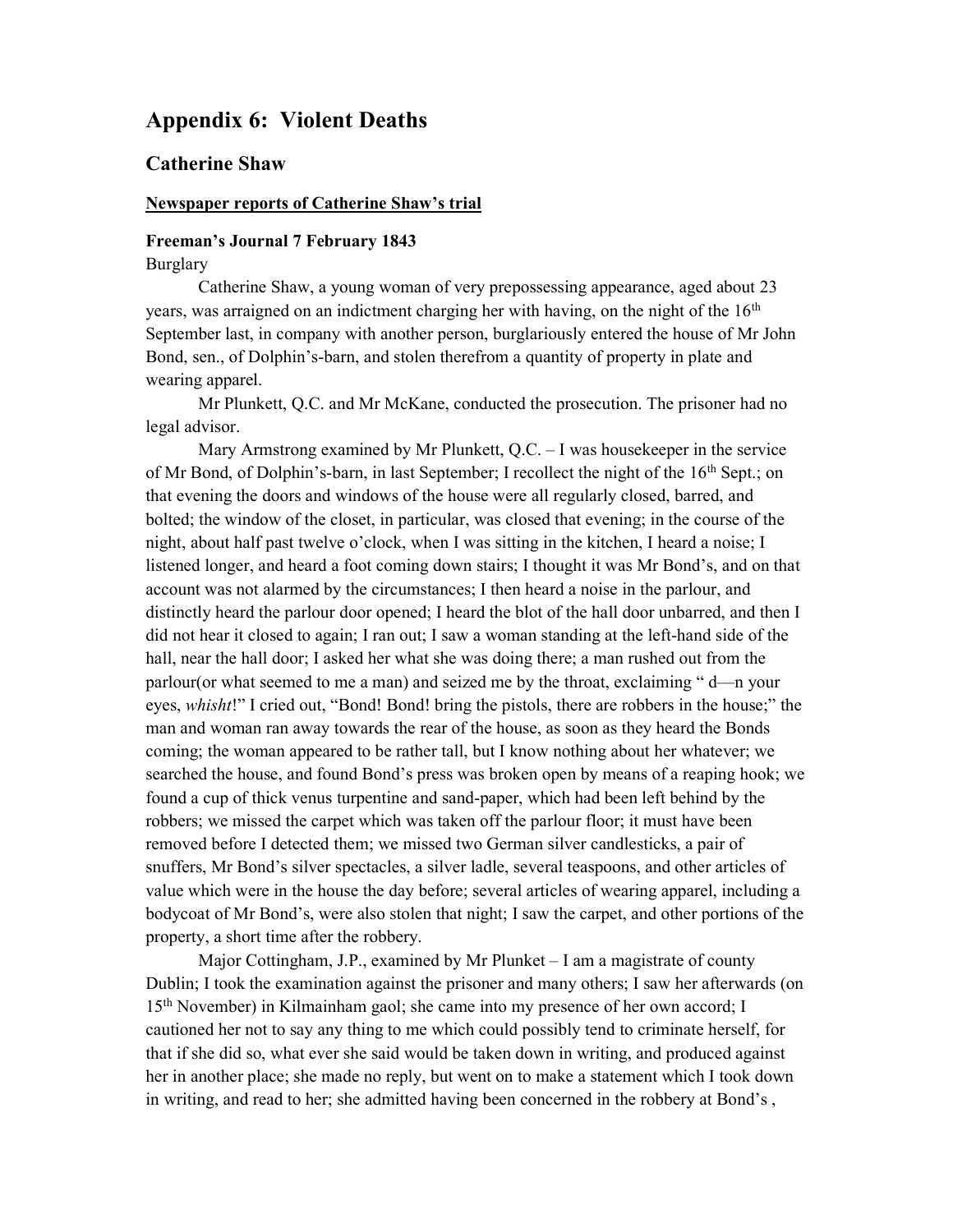and said that the shoe found there was one belonging to one of her companions; she admitted that she pawned the carpet which was stolen from Bond's , she said that she, in company with others, left Dublin on a night in September, for the purpose of robbing Mr Bond; that near the place there was a quarry, from which a ladder was taken, by means of which the males of the party got into Bond's house through a window; that one of the men took off his shoes going up, dropped one of them near the ladder, and that another of them was taken up by one of the party, and brought back to town; she said she was with them on occasion of taking up the carpet, and specified a variety of articles which were also stolen; she mentioned the names of the men who got into the house, and said that she would have gone in herself only that the men would not let her do so, for fear she might have got some of the stolen property; by her own statement it would appear that she did not enter, but was only at the door during the robbery; on the  $16<sup>th</sup>$  November I had one of the persons arrested to whom she alluded; I repaired to a house in White's-lane, at a subsequent period, according to her information, attended by some constables; I ripped the floor up, and found three pistols, some gunpowder, and a box containing  $\pounds 1$ , a bag in which there were 19 duplicates, and some other property, which I took in charge; she had lived with others in that house.

Prisoner- Oh, my lord, at the time Major Cottingham asked me these questions I was in so great a fright I did not know what I was saying. There was a prisoner sick in the gaol with whom I am acquainted, and anything he told me I swore to.

Justice Perrin (to Major Cottingham) – Was a third party present at the time she made her admissions?

Major Cottingham – Oh, certainly not; I took special care of that.

Prisoner- He did not caution me, my lord, in the manner he states. He gave me no caution at all; or of he did, I didn't hear him. He let me go off on my own accord, and never stopped me.

A Juror (to Major Cottingham) – Did you ever know the prisoner before she made that confession to you?

Major Cottingham – Perhaps it will suffice to assure you, as I do most positively, that she knew quite well that I was a magistrate.

Mary Armstrong was again called, and identified the carpet and other property stolen.

Patrick Higgins examined by Mr McKane – I am in the employment of Mr Spring, pawnbroker; this carpet was pawned with us on the morning of the 17<sup>th</sup> September, by the prisoner; it was pledged with us before eleven o'clock.

Prisoner (to witness) – Will you swear positively I am the person who pledged the carpet?

Witness – I swear it distinctly; I took special notice of you.

Maurice Fitzgerald examined by Mr Plunket – I see the prisoner at the bar; I set a room for her and a man about the first of October last; the house was No. 18, White's-lane; they lived together for five weeks, until they were taken prisoners; witness identifies the property produced as that which was found in the room occupied by the prisoner.

The witness as cross-examined by the prisoner, but nothing of importance was elicited.

The case for the prosecution here closed.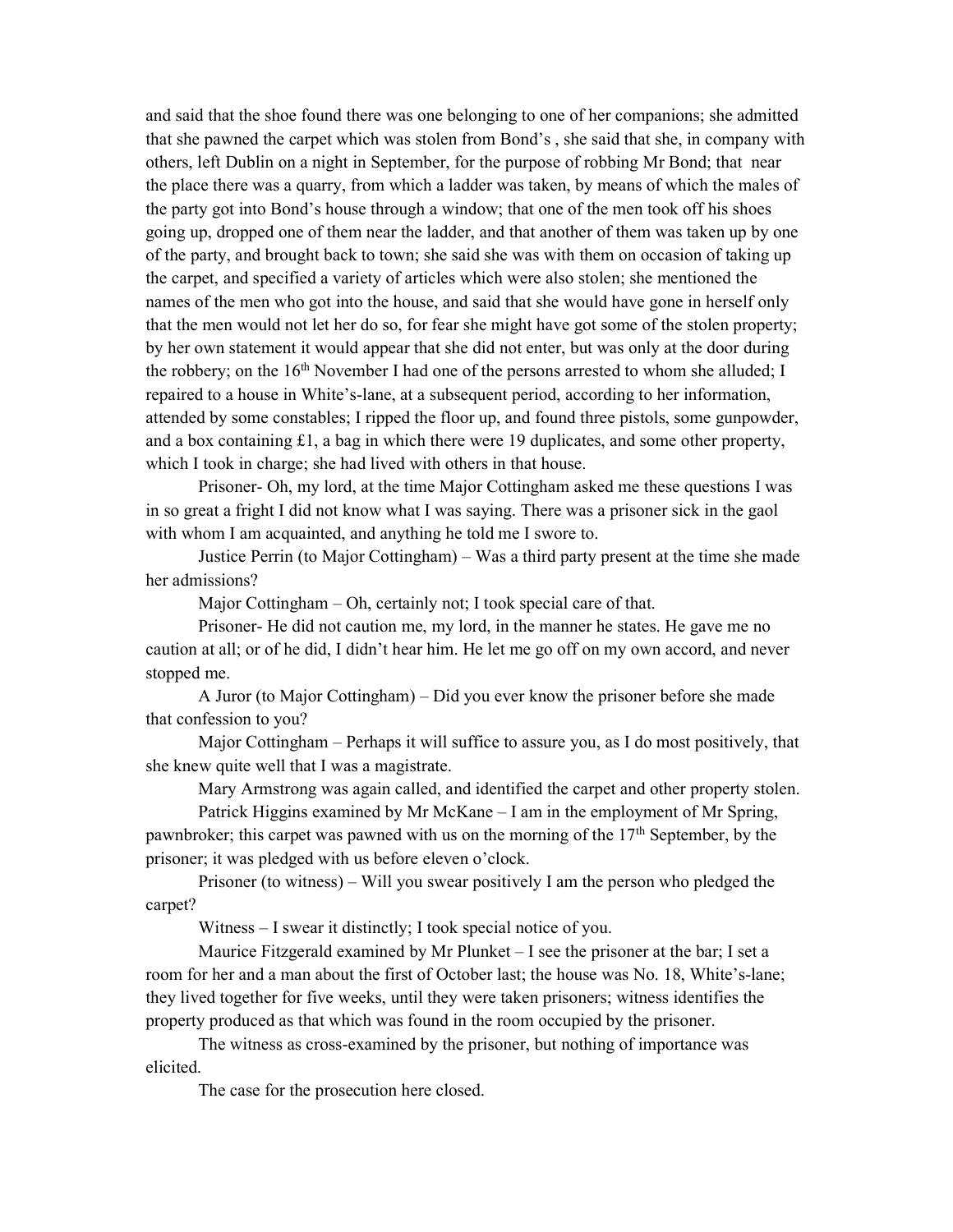The prisoner called no witnesses, and declined addressing any remarks to the court or jury.

Judge Perrin summed up the evidence, and charged the jury, who, without leaving the box, returned a verdict of "Guilty".

Sentence deferred.

# Freeman's Journal 5 January 1843

# COUNTY CALENDAR

Owen kennedy, stealing several articles of wearing apparel, and also entering a dwelling-house and stealing wearing apparel therefrom; Margaret Kennedy having a stolen clock in her possession; Thomas Reilly, stealing a mare and harness; same, stealing a sack; Edward Lynch, entering a dwelling-house and stealing wearing apparel; Catherine Shaw, alias Bridget Kelly, having a stolen carpet in her possession.

(Lists of prisoners to be tried)

The judges have given directions to the sheriff to have the jurors, and other persons interested in the proceedings of the commission, in attendance at the court at half past ten o'clock punctually every morning. The commission will be opened at that hour this morning, instead of at one o'clock, as to heretofore the custom, an improvement of which it is right to appraise the public.

### Dublin Evening Post 19 January 1843 (notes only from the report)

Trials of Edmund Lynch, Catherine Shaw and Thomas Kelly for burglary and highway robbery postponed

Crown – wanted to be tried together Edward Lynch in a very dangerous state illness in Newgate Hospital Found guilty of burglary at John Bond's at Dolphin's Barn

# Petition which includes information about Catherine Shaw.

### Irish Transportation Records; Owen Kennedy CRF 1843 K8

The accompanying memorial having been sent to me, I conceive I am called upon, as the committing magistrate to state that the Convict Owen Kennedy immediately after I had committed him for trial sent for me and of his own free will & accord made a full confession of his crime and in that confession gave me such further Information as to enable me to arrest and bring to justice,  $Edw<sup>d</sup> Lynch$ , John Kellett, and Catherine Shaw – all of whom have been tried and sentenced to limited periods of transportation – Edward Lynch 15 years, Catherine Shaw 7 years, John Kellett at Trim  $C^{\circ}$  Meath and pleading Guilty, received a further sentence of 10 years.

The information received from Owen Kennedy materially assisted me in detecting this desperate Gang of Robbers & Burglars, an analysis of the crime perpetuated by them, I take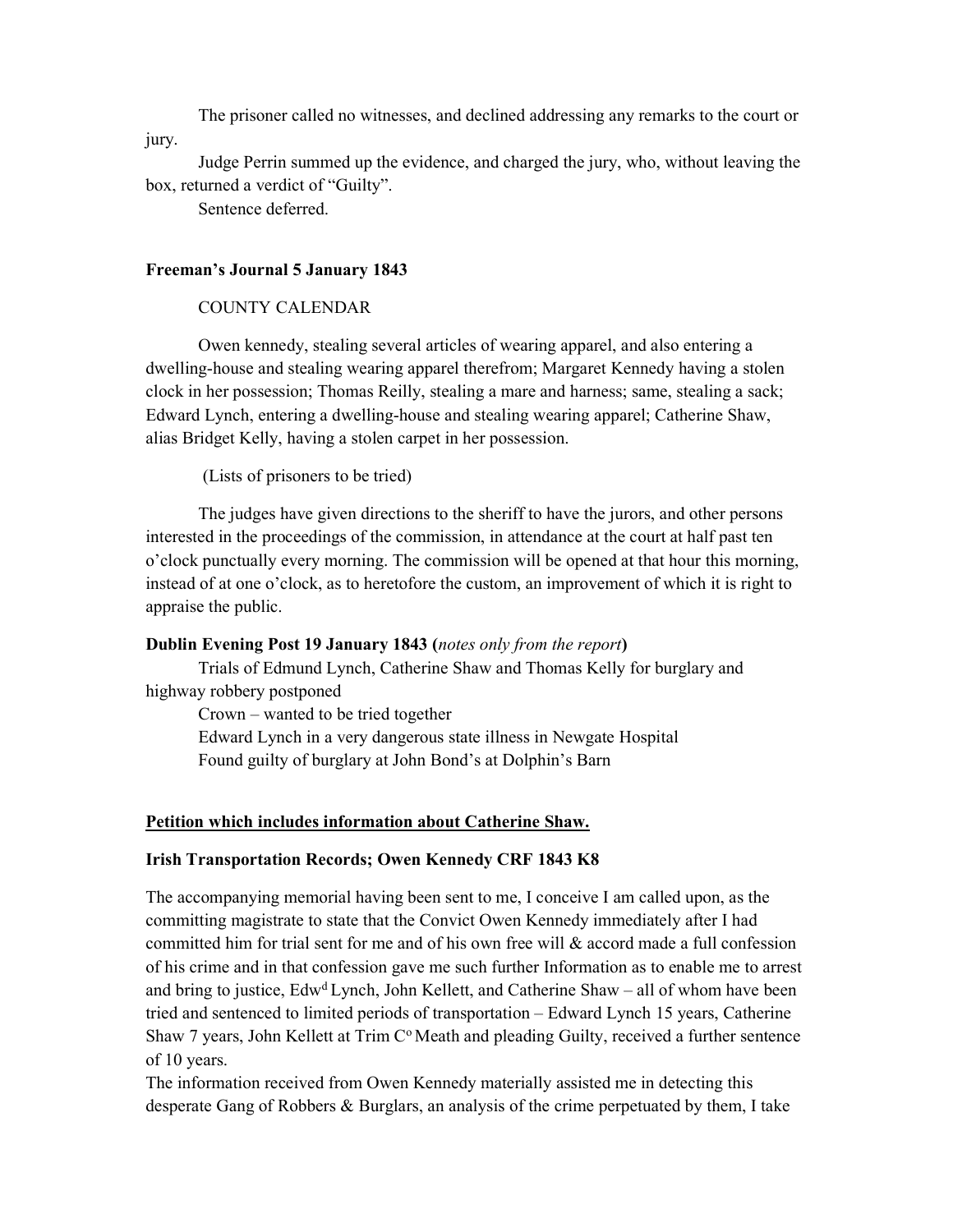the liberty of sending herewith, it will lend to them the criminality of all & each of the Parties, who, not having been tried at the same time and before different Judges, the variances in their respective sentences, are easily to be accounted for – added to which the offences were committed in the Counties of Dublin, Meath and Kildare –

> E Collingham J. G. Co Dublin 10 Fitzgibbon Street March 25<sup>th</sup> 1843

\*\*\*\*\*

| <b>Persons Robbed</b>                                   | <b>Crime</b>          | Articles taken & Parties implicated                                                                                          |
|---------------------------------------------------------|-----------------------|------------------------------------------------------------------------------------------------------------------------------|
| Mr Bradley<br>Aug <sup>t</sup><br>Tallaght              | Burglary<br>with Arms | 3 Pistols – wearing app <sup>1</sup><br>& various articles<br>- almost all these are found<br>Kellett, E Lynch, Cathe Shaw - |
| $\overline{2}$                                          |                       |                                                                                                                              |
| Aug <sup>t 9th</sup> Mr Danley<br>Cloth,                | Burglary              | Quantity of wearing appl. Silver spoons Table                                                                                |
| Tallaght                                                | with Arms             | Quilts - Coats etc all found                                                                                                 |
|                                                         |                       | Ew <sup>d</sup> Lynch, Kit Corcoran, Andy Magarth                                                                            |
| 3                                                       |                       |                                                                                                                              |
| Aug <sup>t</sup> 19 Mr Peter Dunn                       | Burglary              | Wearing apparel, Bed, Blankets etc                                                                                           |
| []                                                      | $\zeta$ $\zeta$       | Owen Kennedy, Jim Kennedy, John Kellett                                                                                      |
| Tallaght                                                |                       | Ew <sup>d</sup> Lynch & Catherine Shaw                                                                                       |
|                                                         |                       | Most of the articles found by Dup <sup>te</sup> got in                                                                       |
| Lynch's                                                 |                       |                                                                                                                              |
| 4                                                       |                       | room-                                                                                                                        |
| Sept <sup>r</sup> Pat Cunningham Burglary               |                       | Money, Bellows, wearing apparel                                                                                              |
| Tallaght                                                | with Arms             | Owen Kennedy, Cathe Shaw, John                                                                                               |
| Kellett & Coffey -                                      |                       |                                                                                                                              |
|                                                         |                       | Articles found by Dup <sup>te</sup> at a [house?].                                                                           |
| 5                                                       |                       |                                                                                                                              |
| Sept <sup>r</sup> 24 <sup>th</sup> Mr Geoghegan Highway |                       | money, Great Coat, found                                                                                                     |
| & Chris Monaghan                                        | Rob <sup>y</sup> with | Kellett, Kennedy & Edw <sup>d</sup> Lynch -                                                                                  |
| [Bovers?]<br>6                                          | Arms & shot fired     |                                                                                                                              |
| Sept <sup>r</sup> 17 <sup>th</sup> Mr Bonds Burglary    |                       | [ ], large quantity of wearing appl,                                                                                         |
| Dolphin Barn                                            | with                  | Hat, Carpet, Bath { ] etc etc                                                                                                |
|                                                         | Arms                  | Most of these are found                                                                                                      |
|                                                         |                       | Kennedy, Kellett, Lynch, Cath <sup>ne</sup> Shaw -                                                                           |
|                                                         | 7                     |                                                                                                                              |
| Sept <sup>r</sup> 28 <sup>th</sup> Dr Sherry            | Burglary              | £1 –note -19 $s/4$ <sup>d</sup> silver, 20 Articles of wearing                                                               |
| Dunboyne                                                | with Arms             | apparel - Calico, quilts, etc etc                                                                                            |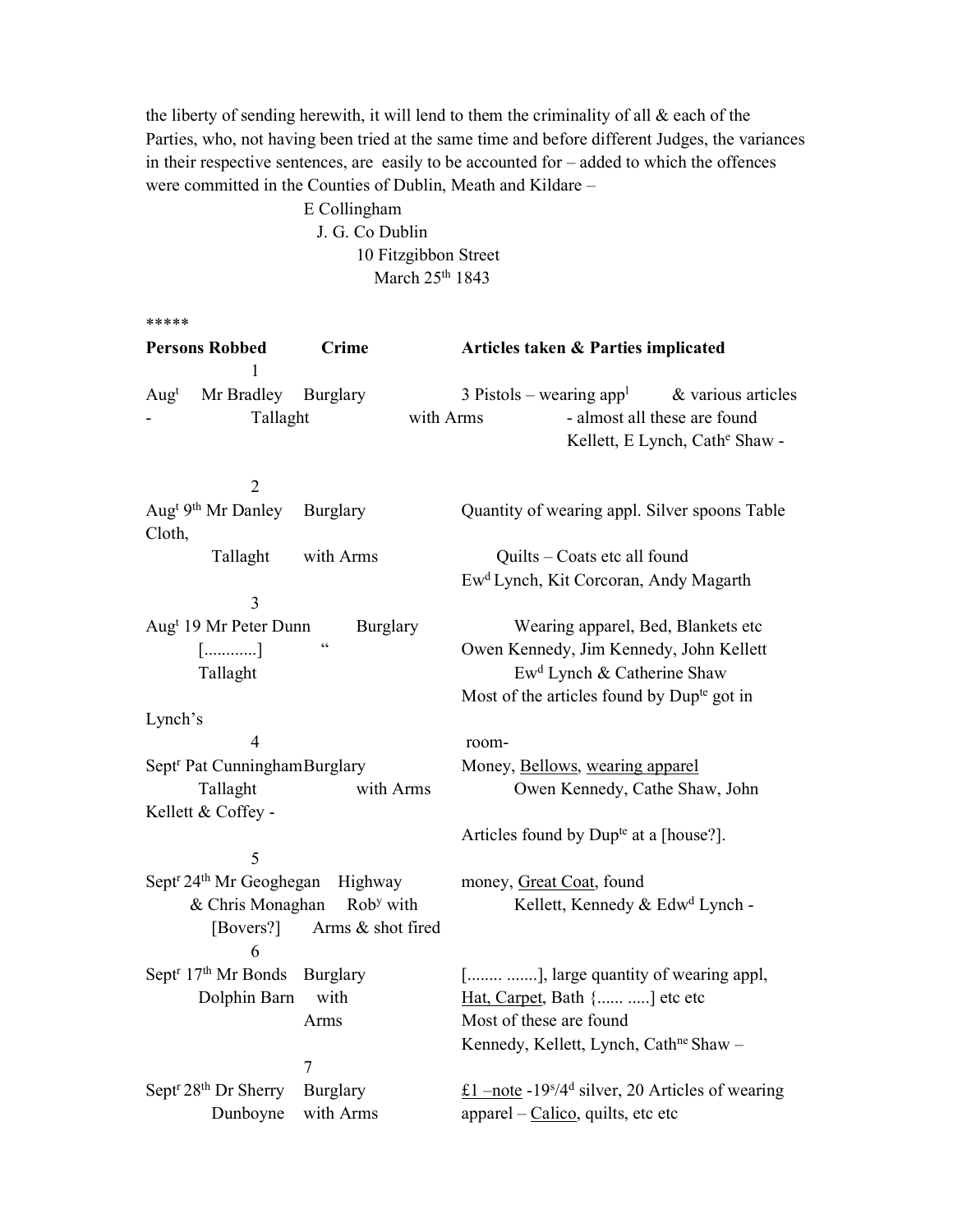| Shot fired<br>$C^{\circ}$ Meath       |          | Kennedy, Kellett, Lynch, Cath <sup>ne</sup> Shaw |
|---------------------------------------|----------|--------------------------------------------------|
|                                       |          | The Bank note has been identified by Sherry –    |
|                                       |          | It & other articles found under floor in Lynch's |
| room                                  |          |                                                  |
| 8                                     |          |                                                  |
| Sept <sup>r</sup> $30th$ Beddy house  | Burglary | 1 Coat 1 pr Trousers, 1 pr women's shoes         |
| $[\ldots, \ldots, \ldots]$            | with     | 2 Cloaks – all found $\&$ identified             |
| Arms                                  |          | Kennedy, Kellett, Lynch, Cath <sup>ne</sup> Shaw |
|                                       |          | Kennedy convicted – Transported for life         |
| 9                                     |          |                                                  |
| Oct <sup>r</sup> $13th$ Hugh [Shirl?] | Highway  | Money 8 shillings                                |
| Robbery<br>[Timahoe?]                 |          | Kellett, Lynch, Coffey & Cath <sup>ne</sup> Shaw |

C<sup>o</sup> Kildare

C<sup>o</sup> Kildare

C<sup>o</sup> Kildare

 $Oct^r 13^{th}$  [.........]

C<sup>o</sup> Kildare

C<sup>o</sup> Kildare

Oct<sup>r</sup> 17<sup>th</sup> Benj<sup>n</sup>

Basket of

Identified

Oct<sup>r</sup> 13<sup>th</sup> Wm Saults Highway

 11 Oct<sup>r</sup> 13<sup>th</sup> John Hanlon Burglary

12

13

 14 Oct<sup>r</sup>  $13<sup>th</sup>$  - Broughan Highway

15

Co Kildare with Arms

with Arms

with Arms

10

by

with Arms

£1 -5-6 – Whip, Handkerchief Maynooth Robbery Kellett, Lynch, Coffey & Cath<sup>ne</sup> Shaw with Arms The whip found in Kellett's room & identified

Saults, see Cath<sup>ne</sup> Shaw's conf<sup>n</sup>

Entered the house down the chimney, (Kellett) Derricrig (Derricrib?) with but took nothing, Cap found after them Arms Kellett, Lynch, Coffey & Cath<sup>ne</sup> Shaw

Oct<sup>r</sup> 13<sup>th</sup> [....] Fegan Highway **Drab Great Coat identified** [Timahoe?] Robbery Kellett, Lynch, Coffey & Cath<sup>ne</sup> Shaw

Highway 2 half crowns, Great Coat, Jobbers Box,

[Timahoe?] Robbery Kellett, Lynch, Coffey & Cath<sup>ne</sup> Shaw

Escaped having nothing about him – said he was the [Timahoe?] attempt at [Courts?] man Robbery Kellett, Lynch, Coffey & Cath<sup>ne</sup> Shaw

Highway money, watch, chain  $&$  seals, 5 keys.

Tallaght Robbery trousers with Arms severely beaten on head with pistol Kellett, Lynch. Catherine Shaw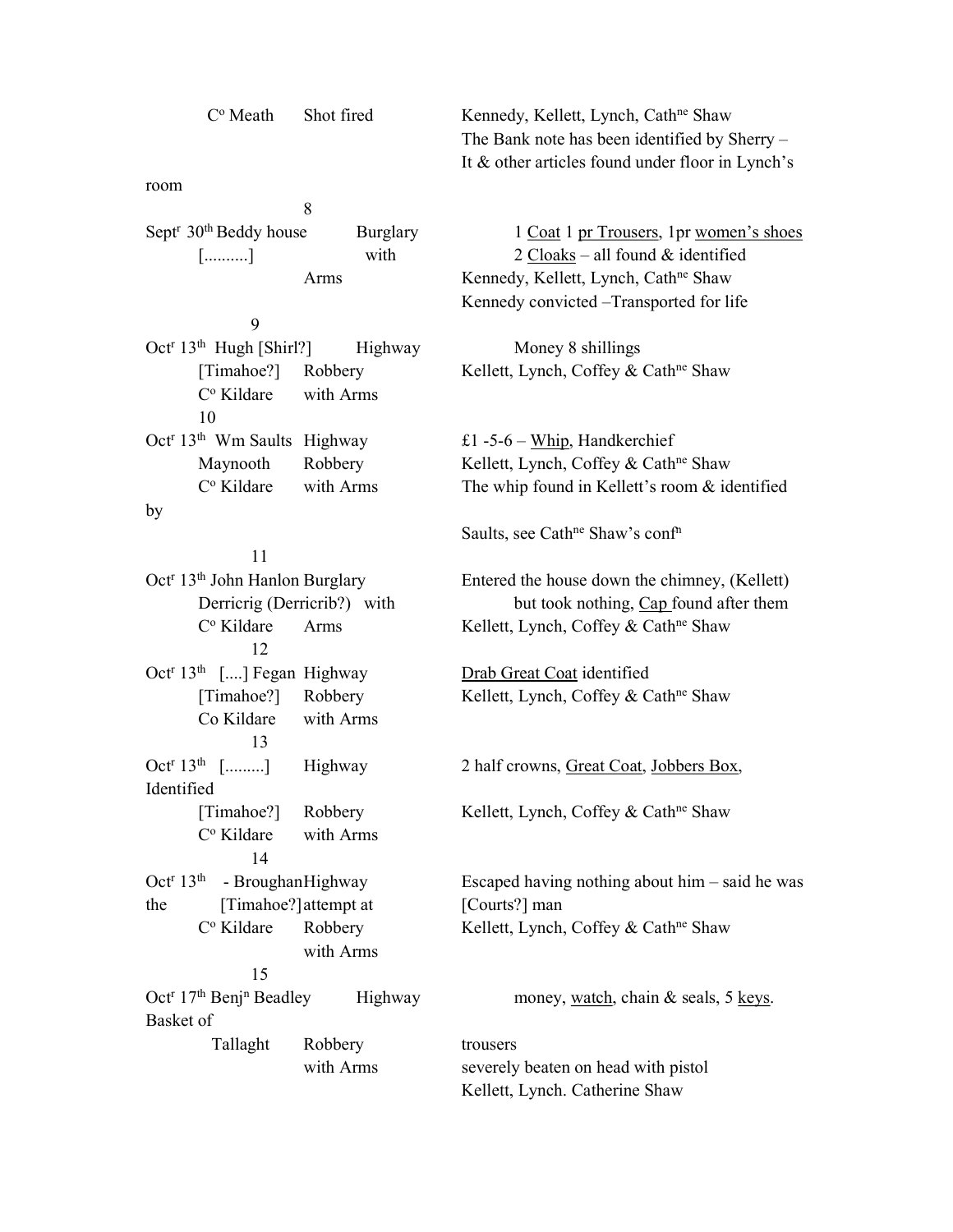The watch found & identified, do keys,

# Duplicate

found in Lynch's room

| Highway           | Escaped by dairyman coming up              |
|-------------------|--------------------------------------------|
| Robbery           | Kellett, Lynch. Catherine Shaw             |
| attempt           | see, Lynch Statement No 3                  |
|                   |                                            |
| Highway           | This man struck Kellett a blow on his hand |
| Robbery           | with a heavy whip when Kellett fired at    |
|                   |                                            |
| Attempt           | Kellett, Lynch, Cath <sup>ne</sup> Shaw    |
| Shot fired at him | NB. I saw the mark on Kellett's hand - EC  |
|                   |                                            |

Owen Kennedy, Margaret Kennedy, John Kellett, Edward Lynch & Catherine Shaw are in custody in the Gaol of Kilmainham –

Corcoran, Coffey, & Andy Magrath are not yet arrested as the proofs against them are not sufficiently matured - Rose Bradley is in confinement under conviction for having in her possession a cloak stolen from Beddy's on the night of 30<sup>th</sup> Sept<sup>r.</sup>

 E Cottingham J. G. Co Dublin Jan<sup>y</sup> Jan<sup>y</sup> 1843

\*\*\*\*\*

W. Connors written along the side 5 Fitzwilliam Square East April 5 Sir,

 I had the honor to receive last night your letter in respect of Owen Kennedy a prisoner in the Gaol of the County of Dublin with certain documents which I return enclosed.

 For the information of his Excellency the Lord Lieutenant I beg to state that Owen Kennedy was tried before me at the last January Commission together with his wife Margaret Kennedy for a burglary and felony committed on the 29<sup>th</sup> September last in the house of John Beady and stealing there out a variety of articles.

 The first witness for the prosecution was Catherine Beady the wife of John Beady, they lived at Little Place near Mulhadert in the County of Dublin. Was about one o'clock at night, heard a noise, woke her husband, saw a man with pistol in the room, who desired witness to cover her head or he would blow out her brains. The man was within 2 feet of the bed, there was a light, they lighted the candle on coming in, saw three men in the room, could see into the Kitchen, various articles of wearing apparel, a coat, a cloak of John Beady, her husband's, a cloak belonging to her sister Bridget Conderman & many other articles that she does not enumerate were taken away by the robbers that night. They asked for money but could not get it as there was none in the house. Is certain the outer door was locked and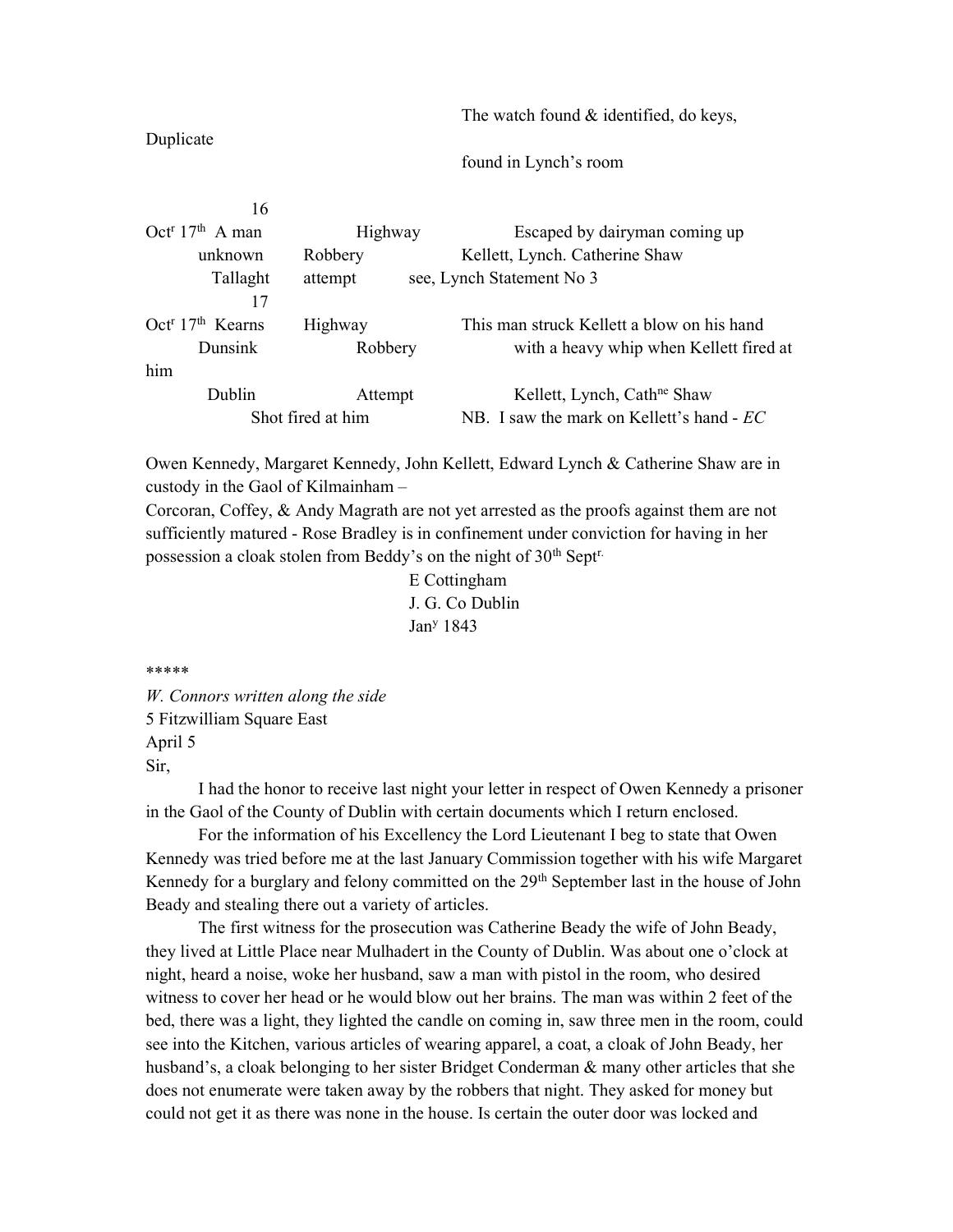bolted when they went to bed, they broke in at the jam of the door and pushed back the lock. Thinks they were in the house about a quarter of an hour.

 Sergeant Lambert was with her when she viewed the clothes at different Pawn offices in Dublin.

2<sup>nd</sup> Witness John Beady, lives at [Malhudert?] about 6 miles from Dublin, on the night of the robbery heard the voices of three men, but saw but one, he had a pistol, cannot identify him, identified his trousers which were amongst the articles carried away that night. They have been since altered into breeches and also coloured, there is a mark, 4 little cracks which enables him to identify them. The trousers were brought by Constable Luke Pender. The coat also he identifies as part of the property stolen, he got it at the Pawn office in Corn Market next morning.

3<sup>rd</sup> Witness Luke Pender  $\lceil$  *indecipherable few words*  $\lceil$  prisoner Owen Kennedy the night of the 9th October at Island Street, a person was with him not now on trial, witness went up to him in the street told him he arrested him for felony, he resisted, dragged – forcibly his wife assisting him, witness followed to his lodgings, searched them, found no arms, but found some gun powder which he said he got in the park, witness got some duplicates from another constable No 71 there are 13 in all. The prisoner Margaret claimed them all as hers. One of these was the duplicate of the trousers, this was dated  $3<sup>rd</sup>$  of October –

Edward Cottingham Esq Magistrate of the County of Dublin  $4<sup>th</sup> Witness$  On the  $21<sup>st</sup>$  of October was at the Police office found the prisoner Owen Kennedy there and committed him to Kilmainham on the charge of Constable Prender respecting this robbery, on the  $28<sup>th</sup>$ October was sent for to go to Kilmainham, saw the prisoner Owen Kennedy, who, after being duly warned against saying anything to criminate himself  $\&$  fully aware of the consequences admitted he was at Beady's robbery & admitted fully to pawning the trousers. This was the case of the crown. The prisoner called no witnesses. The Jury found Margaret Kennedy not guilty, and found the prisoner Owen Kennedy guilty – on which I pronounced sentence against him of transportation for life –

It had appeared in the course of the commission, on the [statement?] of magistrates, and otherwise, that the offence of burglary and stealing had for a considerable time back become very frequent in the County of Dublin.- The offences generally committed on the houses and families of small farmers by gangs of armed persons. The houses broken open in the middle of the night  $\&$  the inmates indiscriminately robbed, these gangs were for the most part composed of Dublin rogues. The plots formed in Dublin, and executed in the country, & the goods plundered immediately disposed of amongst the low Pawn brokers in Dublin. For these reasons and as it appeared on the crown book that another bill of indictment for another burglary  $\&$  robbery committed on the  $8<sup>th</sup>$  of August in the house of one Dooley at Belgard in the County of Dublin was found against the same Owen Kennedy at the same commission which [...] to find it still undisposed of. I with the concurrence of Judge Jackson, who sat with me in the commission, sentenced Owen Kennedy as before mentioned, considering that the putting a stop to these depredations would have a [..tary] effect.

I remain Sir your ob<sup>t</sup> Serv<sup>t</sup> Edward Pennefather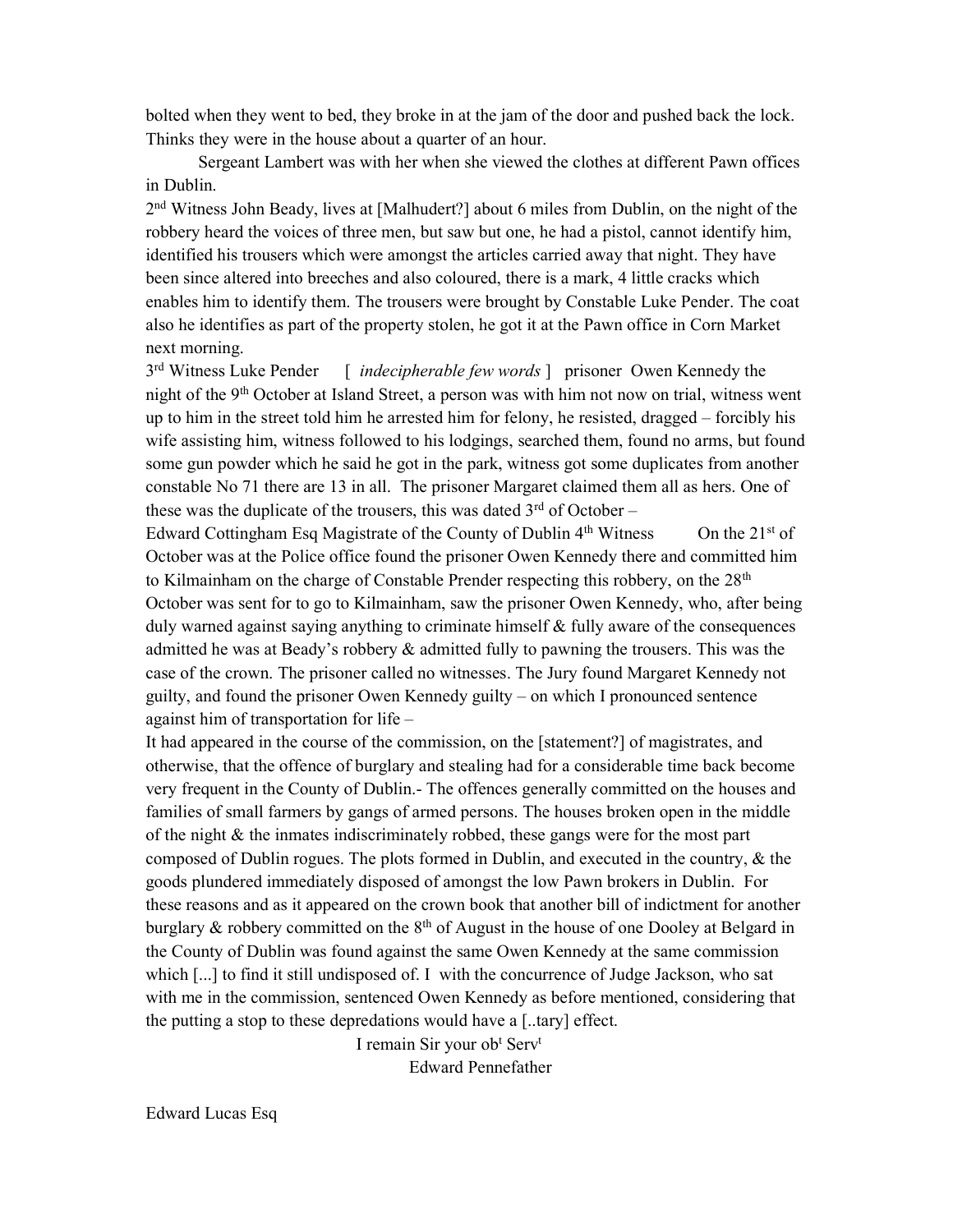Chief Secretary's Office Dublin Castle

\*\*\*\*\*

The Humble Petition of Margaret Kennedy and her four helpless children

May it please your Excellency, Earl De Grey,

 The humble Petitioner begs for Respite of her husband's Sentence who is now lying in Kilmainham Gaol under sentence of transportation for life which will be the cause of leaving herself and four helpless children without a Father; to starve on the world, knowing the humanity that lyes in your Excellency Breast, the humble Petitioners throw themselves on your Excellency Mercy that if you would mitigate the sentence of Owen Kennedy they will be in duty Bound to offer up their prayers to they(sic) Great God for your Ellency (sic) welfare here and hereafter

> Signed by the following Gentlemen In behalf of Owen Kennedy

> > (no signatures)

# Ellen Cronin

# Launceston Examiner Tuesday 18 October 1859 page 2

HORRIBLE MURDER NEAR GLEN DHU. This morning about half-past six o'clock the dead body of a woman was discovered lying on the Westbury road just above Glen Dhu under circumstances which leave no doubt that a foul murder had been perpetrated, as the throat was cut and the body lying in a pool of blood whilst the ground around bore marks of struggle having taken place. The name of the unfortunate deceased is Ellen Gibson, and she was only discharged from custody yesterday morning at the Police Office, having been apprehended on a charge of drunkenness. The body has been removed to the Brick makers' Arms to await the inquest. The husband of the deceased has been taken into custody on suspicion.

# Launceston Examiner Wednesday 19 October 1859 page 5

# DOMESTIC INTELLIGENCE.

BRUTAL MURDER ON THE SAND HILL, About six o'clock yesterday morning Mr R H Hawkins, assistant at Mr Henry Bennett's. was taking a morning ride to the top of the Sandhill, when on the main road and about a hundred yards past the turn to Westbury road, he saw what he at first supposed to be a bundle of clothing lying on the road side. On approaching close to it however, he discovered that it was the body of a woman with the throat cut. He immediately drove back to town and gave information to the Police. Who at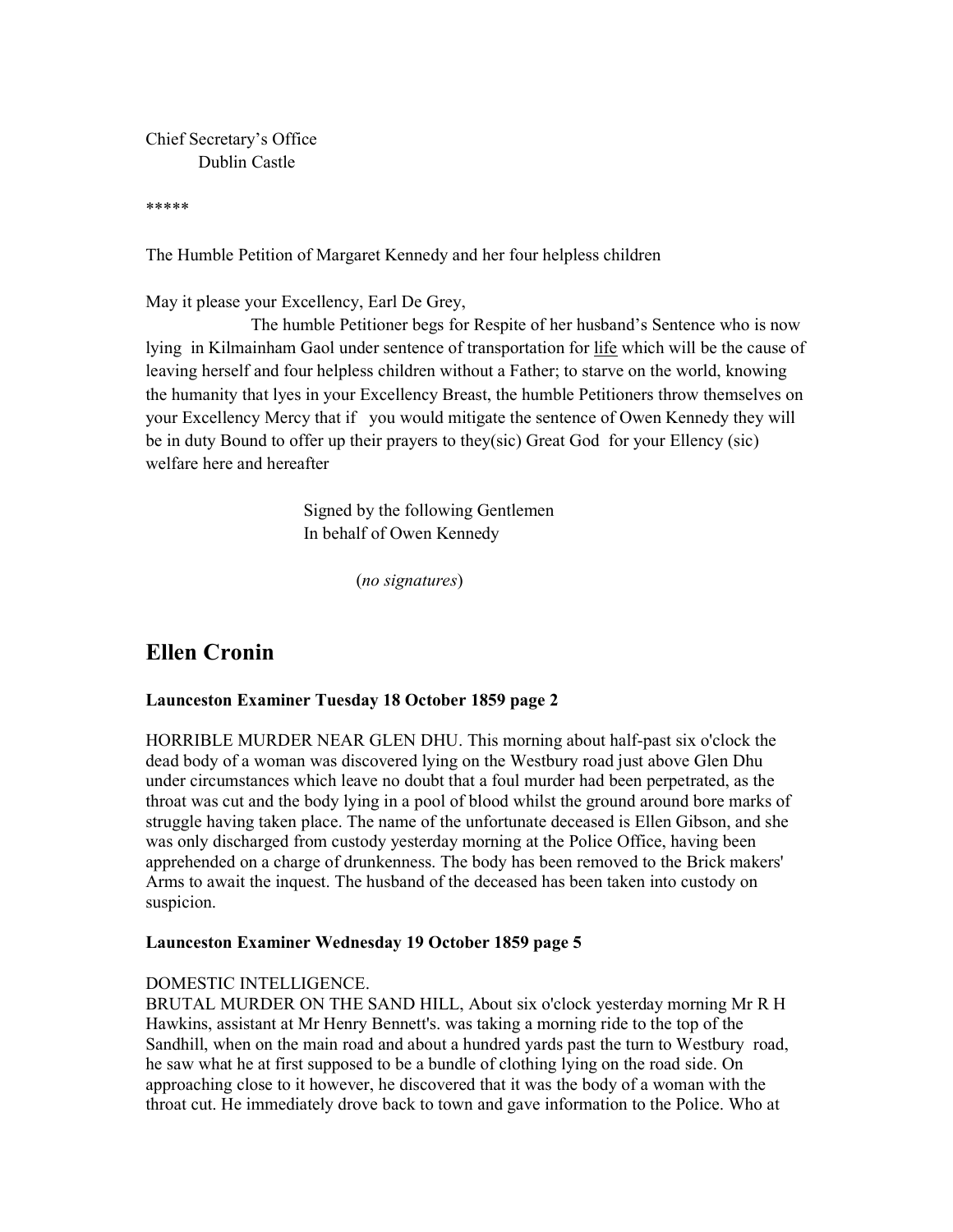once recognised the body as that of Ellen Gibson, who was apprehended on Saturday for drunkenness, and who was discharged on Sunday morning, as she promised amendment and had been locked up all day on Sunday The husband of deceased was at once arrested, but suspicion does not rest upon him, but upon another man who waited outside the Police Office for the woman on Monday morning, and who was seen in her company late on the same night. The body must have been dead several hours when discovered yesterday morning. The body was removed to the Brickmaker's Arms to await an inquest which will be held today.

### Launceston Examiner 25 October 1859 page 2

THE MURDER ON THE SAND HILL. The inquest in the case of the late Ellen Gibson, found murdered on the Sand Hill, was resumed yesterday afternoon at 2 o'clock.

 Henry Baker was present during the proceedings in custody in prison clothing. The husband of the deceased was also present in custody.

 Dr. Miller was sworn, and his former evidence read over. A clasp knife was shown him, and he gave it as his opinion that it would produce such a wound as he had described if considerable force were used. A shirt, a sleeve waistcoat, a pair of trowsers, and a pair of boots were shown to the doctor, bearing marks which be stated he believed to be blood marks. The marks on the waistcoat and shirt were on the right sleeves, and the marks on the trowsers were on the inside of the flap and the bottom of the right leg. The boots produced would be likely to cause a wound by means of a kick on the part of the body described in the evidence.

Mr. Wm. Cleveland's evidence was also read over to the prisoner; also that of Mr. Robert Hewitt Hawkins. The last named witness said that he noticed marks about the spot where the body was found such as would be produced by boots like those produced. [They were very heavily nailed.) In one place a person wearing such boots appeared to have attempted to go upon the bank and slipped back. James Brydie (on the jury), general dealer, Sand Hill, sworn-I know Henry Baker now present; have seen him about twice in the year for the last three years; after missing him for about six months I saw him last Monday morning about ten o'clock; he was alone; he had his "kit" with him; he asked me to allow him to leave his bundle for a day or so; before leaving the shop he had a glass of ginger beer, and asked for three-penny worth of peppermint lozenges; he went away and came again on Wednesday forenoon ; he asked me If I would lend him a shilling; I refused; he said he had money to take-that I had the things, and that he was sure to pay me; I then lent him a shilling; I saw nothing more of him until he was brought to me by the police on the following day (Thursday); I was asked if I had a bundle belonging to the prisoner; the bundle was opened in the prisoner's presence; it contained shirts and a pair of old boots; the peppermint lozenges sold by me to the prisoner were small and thick like those produced.

 By the prisoner-You left the bundle on Monday in the forenoon, about ten o'clock. By a juror-I am quite sure the prisoner is the man; he lodged with a tenant of mine formerly.

Samuel Hopkins, sworn: On Tuesday morning, about 7 o'clock, the dead body of a woman was brought to this house (the "Brickmakers' Arms"); I knew the body, but not the name, of the deceased; I had seen her here at about a quarter past eight o'clock on the previous evening (Monday); she came in by herself; there was only one man present in the bar; she had a glass of ale; she remained about half an hour; she left with the man who was in the bar; the prisoner is that man; I am positive as to the identity of the man; he had come into the bar that evening; after he left with the woman I saw him again in about half or threequarters of an hour; the woman did not come back with him; he stopped in the bar till about a quarter to ten; he had on a dark rough coat and a billycock hat; I am not certain about his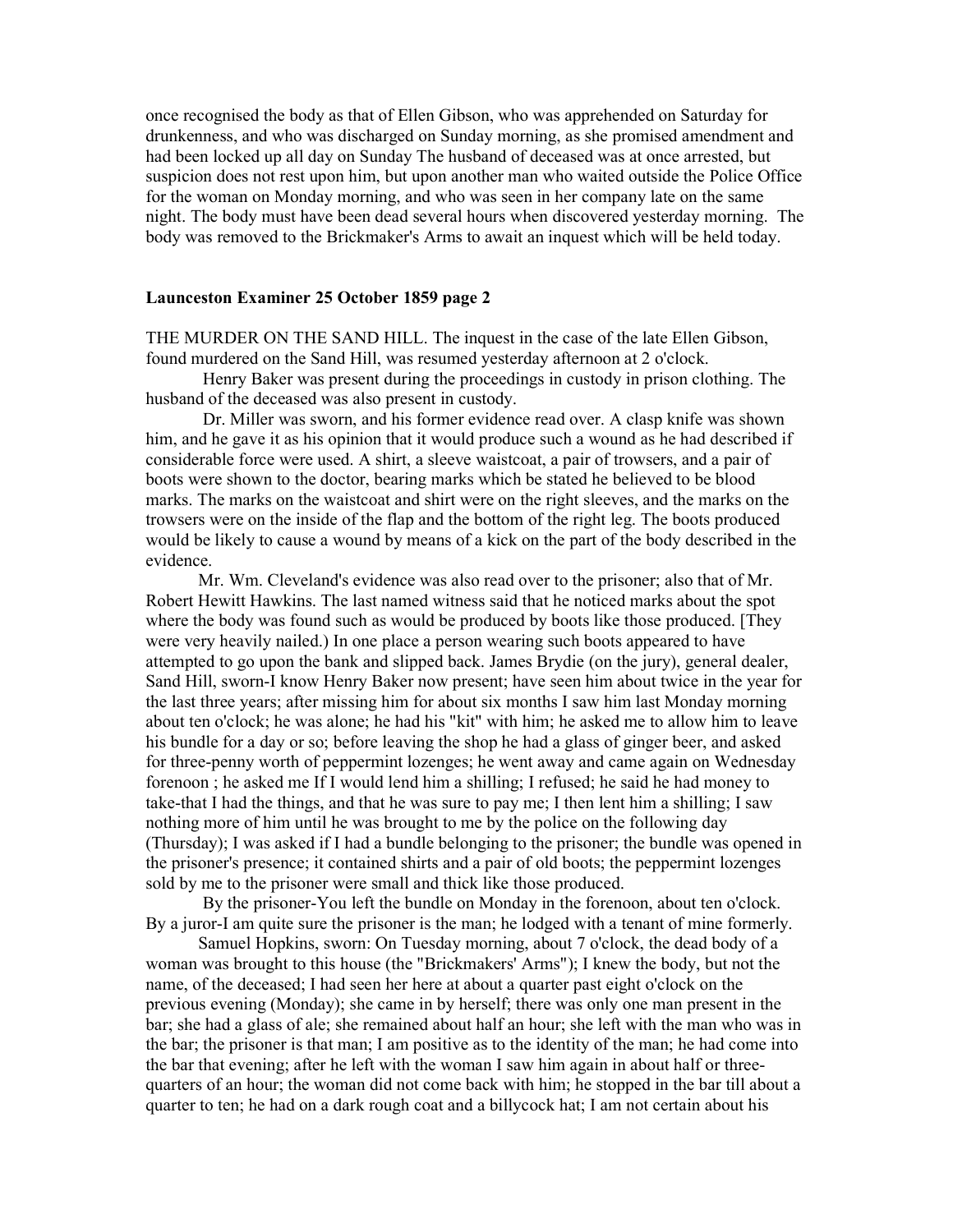trousers; he had heavy boots on; when he came back he called for a pint of ale; he was sober on both occasions when I saw him; the woman was partially drunk.

By a juror: I saw no bundle with the prisoner.

Mrs. Elizabeth Hopkins (wife of the last witness), sworn: I know the prisoner as a customer for some months; he was in this house last Monday night; whilst he was here a woman came in; I missed both from the bar before nine o'clock; in about half an hour the man returned alone; I believe the deceased was the woman who was in the bar with the prisoner, by her dress; the prisoner on that night paid me a shilling he had owed me for some time.

By a juror-When the prisoner returned I served him with a pint of ale for which be paid me.

Wm. Cresswood sworn-I am in the service of John Oakley, a cow-keeper at Hampdon Vale; I know the prisoner by sight; 1 was in this house on last Monday evening about nine o'clock; I saw the prisoner there; I had some conversation with him; I asked him where he was staying; he said he did not know where he was going to stay that night; the prisoner wore a black billycock hat; I was sober; I think Baker was sober also; I knew the prisoner because we had both been in the service of Mr. Sheridan on the George Town Road.

By the foreman-I have known the prisoner two or three years. The prisoner was then removed and clothed in the dress he had on when apprehended.

James Birmingham sworn-I reside near here; I knew a woman named Ellen Gibson; I saw her on Monday evening between eight and nine o'clock; she was coming out of this public house; there was a man along with her; they were going towards the main road ;he was taking liberties with her; she called out "Come, drop that, I won't have it;" she said she would go up the road a bit with him; I saw no more of them; I did not know the man ; he had something dark on and a black wideawake hat; I did not hear him speak; I know the husband of Ellen Gibson [now present] ; I can't swear to the prisoner as being the man who was with Ellen Gibson; I was about ten yards off from them.

By a Juror.-The words of the woman were the last I heard.

Johnson Davison sworn.-I live in Melbourne street near the Sand Hill; I was going along with my cattle about six o'clock on Tuesday morning when I saw some female dress lying on the right side of the road; I found it was a dead woman; I called to a person who was driving up the Westbury Road in his gig; he would not come back, and told me to report it to the police; the place was about forty yards up the Westbury Road; I called to a person at Mr. Brydie's shop; in the mean time a hawker came up to the spot where the body lay; I poked over a piece of rag, and a shilling rolled out of it, which I gave to the police.

Edward North sworn.-I reside at King's Meadows, where I keep a small shop; about nine o'clock last Tuesday morning the prisoner came to my shop and asked if I had any blue colored shirts; I said I had, and the price 3s.; he bought one, and put it under his arm; he had a dark coarse cloth coat and a dark billycock hat; I think his trousers were dark mole skin; is boots appeared to be heavy; when he came to my shop he was coming from town, and when he left he went towards Franklin Village; he tendered me a sovereign for the shirt, and I gave him the full change in mistake; I followed him, and he gave me the silver back, and I counted him 17s.; I noticed his dress as he was leaving, because I thought he might have given me a bad sovereign; he had a down look with him; he appeared in trouble; his manner was hurried and suspicious; I looked after him as he was going along the road; he looked back at me; from his general appearance I am sure prisoner is the man; the new shirt (produced from my shop) is from the same bundle and bears the same mark as the one I sold the prisoner. [Shirt found on the prisoner produced.] The pencil mark is also same as my shirts had on them; I believe this is the shirt I sold the prisoner.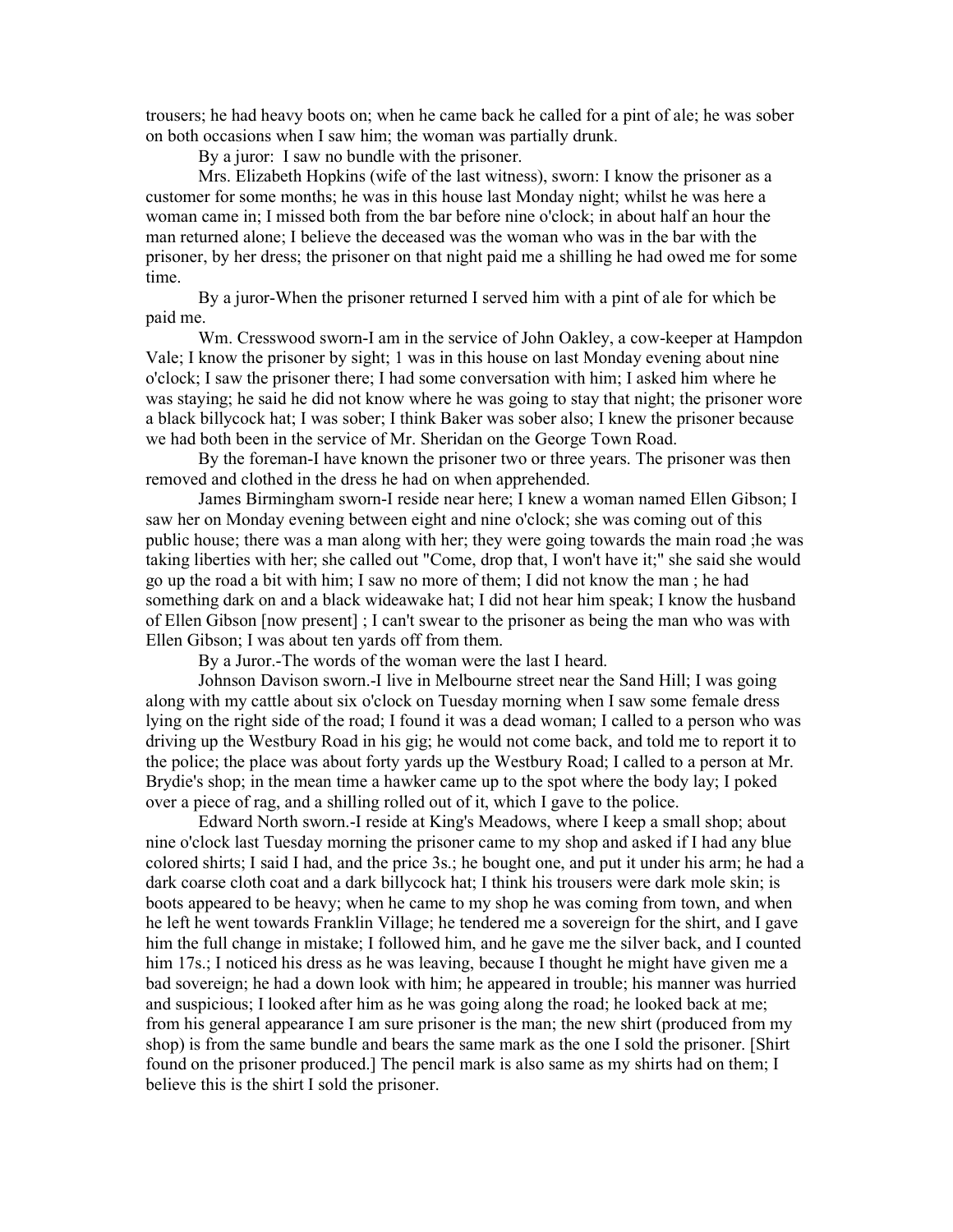Mr. Robert Hewitt Hawkins was recalled to prove that the two shirts produced, though differing in some respects, were from his knowledge of the trade out of the same dozen, and belonging to the same series of numbers.

Constable John Brown, of the Rural Police, and stationed at Young Town, beyond King's Meadows, sworn-Between six and seven o'clock on Friday evening I went into the bush about 200 yards from my station; between 30 and 40 yards from the main road I found a blue striped shirt (produced); it bore the blood marks now upon it; it was wet; there had been rain the night before ; the freshness of the stains was in part destroyed; the marks were fresher than they are now; the place where I found the shirt was just over the Saw Pit Hill; [the shirt was the one bearing marks of blood previously described]; the shirt was spread out upon the ground.

Detective Constable Seabridge sworn - The boots produced were handed to me by the Superintendent on Thursday afternoon to see if I could find any traces of foot marks; I had noticed footprints on the Tuesday morning when the murder was discovered; on comparing the boots with the marks on the ground where the body was found I found five foot prints which exactly corresponded, both right and left feet; I should call the nails in the boots diamond nails; [the heads of the nails in the boots produced were unusually large]; I called a person named Leslie to examine the foot prints; he did so; four impressions were within two feet of a spot which showed marks of blood; I tried the boots where there appeared to have been a slipping of the person's foot down the bank; the marks corresponded; I searched the clothes of the murdered woman and in her pocket I found some peppermint drops similar to those produced here to-day; I was sent out by the Superintendent to King's Meadows to the place where the shirt was found to see if I could find any tracks: it was a difficult place to find marks but I noticed two which corresponded at the heal and tip, but there was no impression of the sole.

James Leslie was sworn and gave similar evidence respecting the footprints.

Mr. James O'Connor, Superintendent of Municipal Police, sworn-About half-past ten o'clock on Thursday last I took Serjeant Rose with me and proceeded to Mr. Stephens on the Hobart Town road near Mr. Cleveland's; we made enquiries respecting the murder of Ellen Gibson, which had taken place on the previous Monday evening; after some conversation we were about to return to town when the prisoner came past; we turned round, when Serjeant Rose said to me "that looks something like the billycock"; I said, "wait a bit"; I then stepped up to the prisoner and said -" Well, my lad: where are you going?" [We were then looking after another man.] I asked him if he was looking for work -he said no; I asked him -" Where do you come from?" he replied "from the Mersey"; " When? I asked him; he answered "on Monday, in the Titania"; I asked him where he had been drinking; he said "there (pointing to this house), and, gave, a glass to a woman"; I had not spoken of any woman; I asked him where his coat was; he said the never had one. I then told him I apprehended him for the wilful murder of Ellen Gibson; he made no reply; I asked him if he had any kit; he said he had a bundle at Mr. Brydie's; I then took him to where the woman was murdered and showed him the blood; be looked at it for a few moments-turned his head on one side-and said " Oh is that where she was murdered"? We proceeded to Mr. Brydie's; Mr. B. at once identified the prisoner as the man who had left the bundle there on the previous Monday; he produced the bundle; the prisoner said it was his; it contained several cheek shirts, moleskin trousers, and boots (produced); whilst Sergeant Rose was looking over the bundle the prisoner picked up a razor which was along with the things and said, "Mind, that is my razor;" we then came with the prisoner to this house (the Brickmakers' Arms) ; Mr. Hopkins identified the prisoner; on reaching the station house I stripped the prisoner and took from his person the clothes which I now produce; the black billycock hat, the sleeve waistcoat with this mark on the lining of the right sleeve, much brighter than it is now, and which I believe to be blood; I showed the mark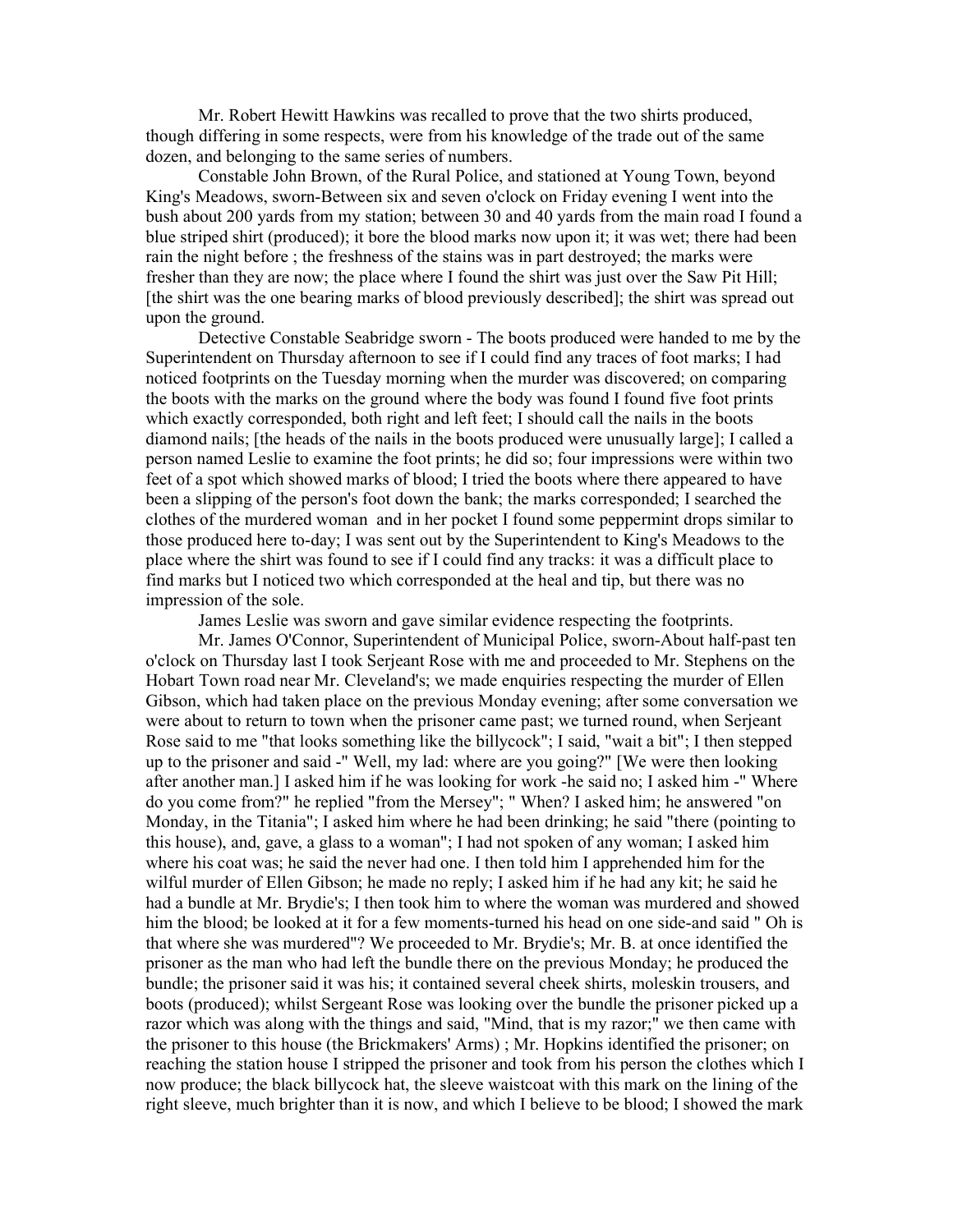to the prisoner, who said, "Oh, I must have got it at Mr. Reid's;" I produce these trousers which have a mark on the inner part of the flap which I also believe to be blood; the prisoner said nothing; I produce his boots which also had soils which I believe to be blood. [These were the prisoner's boots with the large nails described by the detective, Seabridge,] This knife (the one shown to Dr. Miller) was taken from the prisoner; it had apparently been recently cleaned; I received this shirt (produced) from Constable Brown of the Rural Police; the mark of blood on the sleeve corresponds with the mark on the sleeve of the waistcoat; the other man suspected of the murder was called "Deaffy," and wore a black billy cock hat.

 Jesse Gibson, of Eardley-street, having been discharged from custody, was sworn, and stated he was the husband of the deceased, who was about thirty-five years of age; she was free by servitude for several years; last saw her alive between six or seven o'clock on Monday evening last; she was taking a glass at Carter's public house; I was wishing to get her home; she would not come; she followed after me, but I would not speak to her, and never afterwards saw her alive; did not know the prisoner. This closed the evidence, and The Coroner told the jury there was no doubt that a wilful murder had been com mitted; it was for them to say whether on the evidence the prisoner Henry Baker was the man who had committed the crime.

The jury having consulted for a few, minutes, returned a verdict of wilful murder against the prisoner Henry Baker, who was thereupon committed on the Coroner's warrant to take his trial. The proceedings terminated shortly before 7 o'clock.

#### Hobart Town Mercury 9 February 1860 page 2

EXECUTION.-Henty Baker, convicted at the l last criminal sittings, at Launceston, of the wilful murder of Ellen Gibson, on the Sandhill, war executed this morning within the gaol. Baker was attended in his last moments by the Rev. F. Hales, who has been most assiduous in his attentions to the unhappy man. At the door of the condemned cell Mr. Hales stated that Baker had confessed to having committed the crime for which he was about to suffer, and I trusted that God would forgive him. After I hanging the usual time, the body was cut down and handed over for dissection.-Examiner.

# Sally McDonagh

### The Mercury Friday 10 June 1870

### INQUEST.

An inquest was held yesterday afternoon, before A. B. Jones, Esq., Coroner, at Allen's, Royal Exchange Hotel, on the body of Sally Fanning, aged 72 years, who died in the General Hospital on Monday lost.

The jury having viewed the body, the following evidence was taken:

Thomas Hales, sworn, said the deceased and himself had lived together for six months as man and wife. On Sunday night last they both got drunk, and witness, waking up during the night, found that the deceased was not in bed with him. Sang out her name, but as he received no answer, he got out of bed to look for her. He then found her lying on the ground, and as she did not speak in answer to his questions, but continued to breathe very hard, he ran out, und called in Euphemia Adams, who lived next door, after which he went and bought a gill of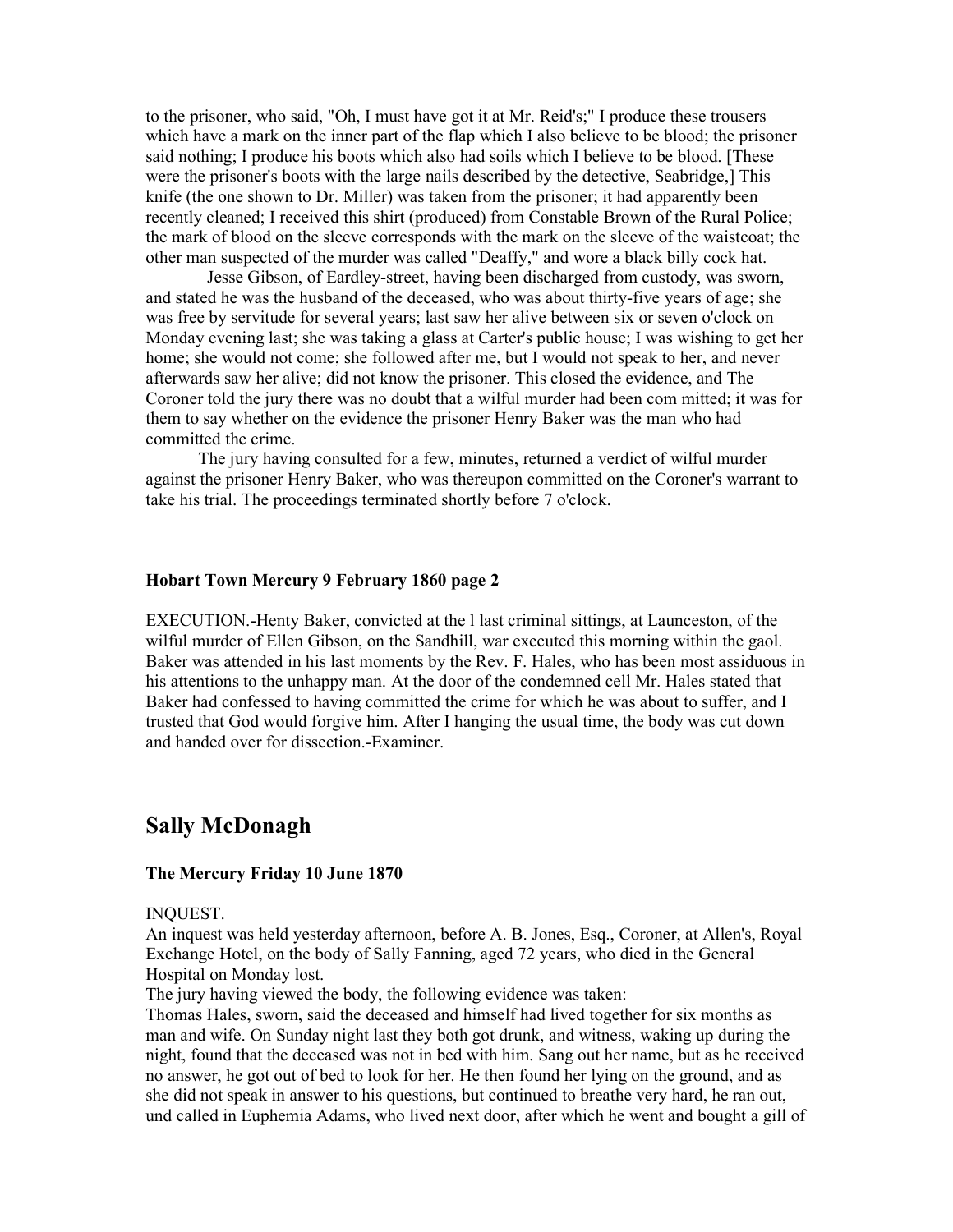rum thinking it would do her good. Witness warmed the rum und then, with the aid of Mrs. Adams gave the deceased a few spoonsful, after which she seemed to revive a little. Witness knew nothing more about the affair, because he then left the place, and indulged in liquor at five or six public-houses and did not return till three or four o'clock in the afternoon of the same day, when he found the deceased had been removed to the hospital. Witness was not sober when he came home. He had not seen the deceased from the night he was taken ill till to-day when he saw her body at the hospital. He never had a quarrel with the deceased since he had lived with her. She was a woman of very intemperate habits, and had been abandoned by her husband about three years ago. Since that time, prior to his living with her, she had lived by keeping lodgers.

To the foreman of the jury : The reason I left the house after getting the rum was because I thought there was quite enough there besides me. I was in and out several times during the morning, but I did not stay.

On being interrogated by the Coroner as to his reason for saying in the earlier part of his evidence that he did not return till the afternoon after supplying the deceased with rum, the witness replied that he did not think he said so. He was very drunk on Monday morning and did not know what he was doing. The last time he was sober before Sunday was the preceding Friday. The reason why he had not gone to the Hospital to enquire as to how the deceased was progressing was because he had been too drunk to walk out of his house. Dr. Bright's evidence was then taken which was to the effect that after making a post mortem, examination of the body of the deceased he had come to the conclusion that the immediate cause of death was apoploxy, induced by the pouring out of blood on to the surface of the brain, which might have been caused by a fall or blow on the forehead. There were many marks of violence on various parts of the body, but witness thought they were fully five or six days old. The marks of violence on the head, which had caused the pouring out of the blood on to the brain he thought were fully four days old, but he would not like to swear that they had not been caused within twenty-four hours from the time he made the examination. The blood might have been poured out at the deceased's age without any violence, particularly as she was a woman given to intemperate habits.

Michael Synett, sworn, said he believed the deceased had been of late a woman of very intemperate habits. He believed that Hales and the deceased frequently quarrelled, but he did not know that such was the case from his own knowledge.

William Foster, sworn, stated that on Saturday afternoon he left a barrow-load of wood at the man Hales' place, when he heard Hale sing out, " You b-- wretch, I will finish you-" Witness went to the house on the Monday following, when Hales, hearing his footsteps, sang out " who's there, and what do you want ?" Witness replied that he wanted money, whereupon Hales ' replied that he had better go to deceased, who was in bed, for the money. Witness went up and spoke to her, but she did not reply, and on his trying to rouse her, he found she was insensible. Witness then went for a constable, who, with the assistance of two other constables, took her to the hospital. Never saw the man Hales strike the deceased, but had known him to threaten her. Hales was in the house when the constables took the deceased to the hospital, but he was very drunk at the time.

Euphemia Adams, a married woman, deposed that she was called in to see the deceased on Monday morning last, when she found her laying on the floor. She was quite insensible, and did not speak at all. Witness undressed her and put her to bed, and then gave her some wine which the man Halos procured for her. Witness had lived near to the deceased for about six mouths. Hales and the deceased often fought and quarrelled together when they had drunk too much liquor. It was about half-past six o'clock on Monday morning when witness was called in to see deceased. Both deceased and Hales were very drunk on Sunday, mid had been fighting together very much, but, as this was of so frequent occurrence, the neighbours did